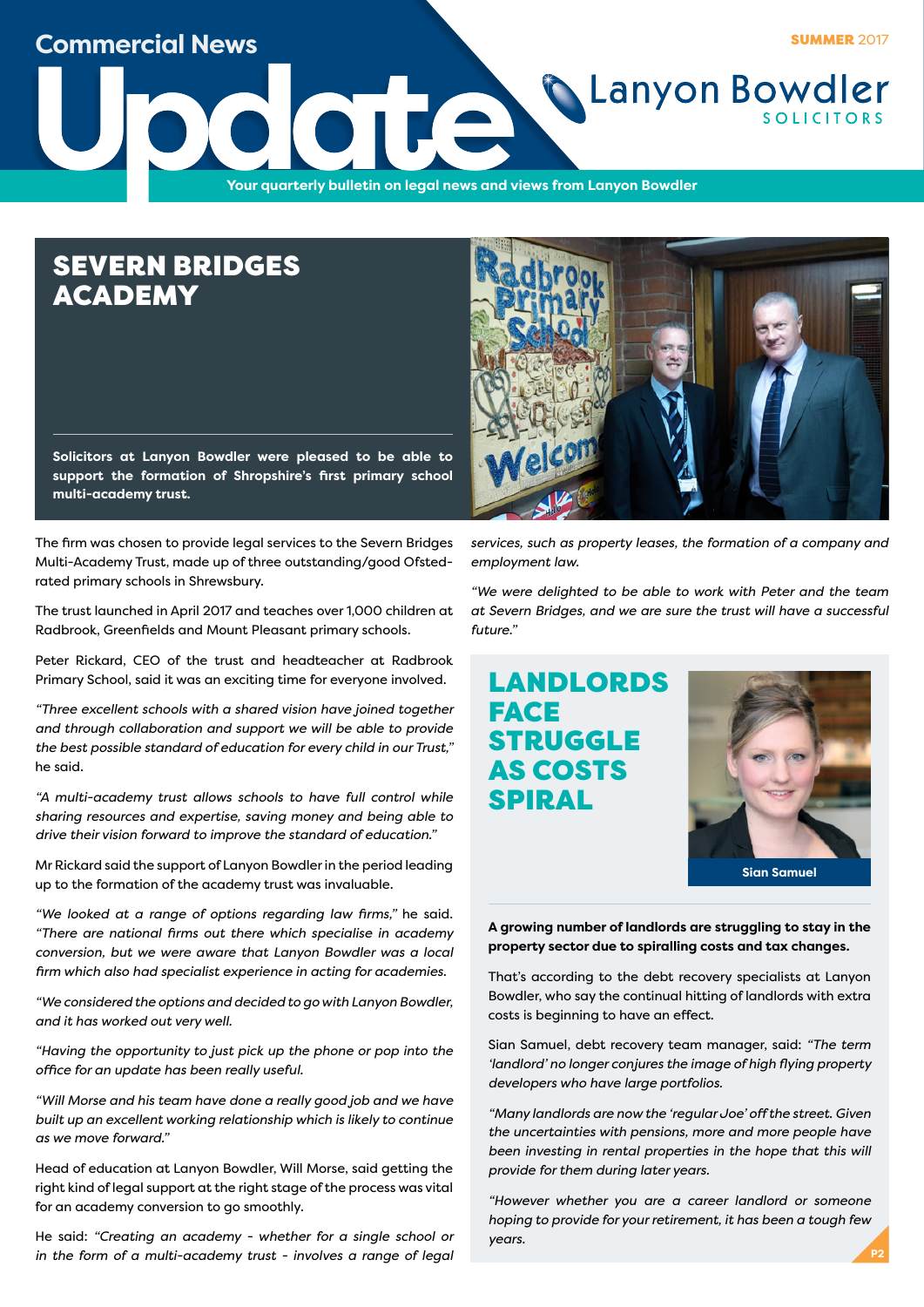*Professionalism, ease of conversation, fairness.* **R T Reclad Limited, Leominster** *''*

## BREXIT STILL IN MINDS OF EMPLOYERS

**Brexit is still high on the list of concerns for businesses a year on from the referendum - not least because of the uncertainty over the terms under which the UK will exit the EU.**

That's the view of employment law specialist Jennifer Gibson who says the EU referendum has been a main topic of conversation for her clients over the past year.

She said the uncertainty which had prevailed since the EU referendum in June last year was worrying for employers.

Jennifer said: *"The main thing all businesses crave is stability, and that has been in short supply ever since the UK voted to leave the EU.*

*"But in actual fact, the UK's employment law is unlikely to change significantly even when the Brexit negotiations eventually conclude.*

*"The Government has already said that all EU laws will be converted to UK law at the point we leave the EU, to avoid any sudden changes overnight.*

*"On top of that, most of the EU employment laws are based on pre-existing UK laws, or indeed our laws have gone above and beyond the EU, such as paid holiday entitlement being 5.6 weeks in the UK and only four in the EU.*

*"The main source of uncertainty in the past year is how leaving the EU will affect the supply of labour and otherwise the wider economy, which is of course very difficult to predict, and it's that which is a legitimate cause for concern.*

*"Official figures show that net immigration from the eight eastern European countries that joined the European Union after 2004 was just 5,000 in 2016, which was a record low. This is causing recruitment difficulties in certain sectors, such as agriculture,*  *and hotels and catering, which need to take steps to adapt, such as attracting more domestic labour and/or improving levels of productivity."*



#### **CONTINUED FROM PAGE 1**

*"There has been a raft of new legislation aimed at landlords over the last couple of years, placing upon them more red tape and the restriction of tax relief.*

*"We are seeing a growing number of landlords coming to us to help recover debts from tenants, some of whom are also finding it a struggle to pay their bills."*

Sian said there were proposals under way in Telford which could make things even tougher for landlords, with a new landlord licensing scheme currently being consulted on by the council.

She said: *"The proposed scheme would see a fee of around £610 per property be paid by landlords who own property in certain*  *areas of Telford, which the council claims will be used to fund administration and monitoring of the scheme and will not be used to turn a profit.*

*"Although it is the council's intention to protect tenants, it is hard to see when costs are increasing from all aspects for landlords, how they will not ultimately be passed onto tenants via raises in deposits and rent, thereby penalizing the very people the council are trying to protect, and stunting the affordable housing situation, which is already in crisis."*

For advice about debt recovery or any residential possession queries, give Sian a call on 01952 211029 or email sian.samuel@lblaw.co.uk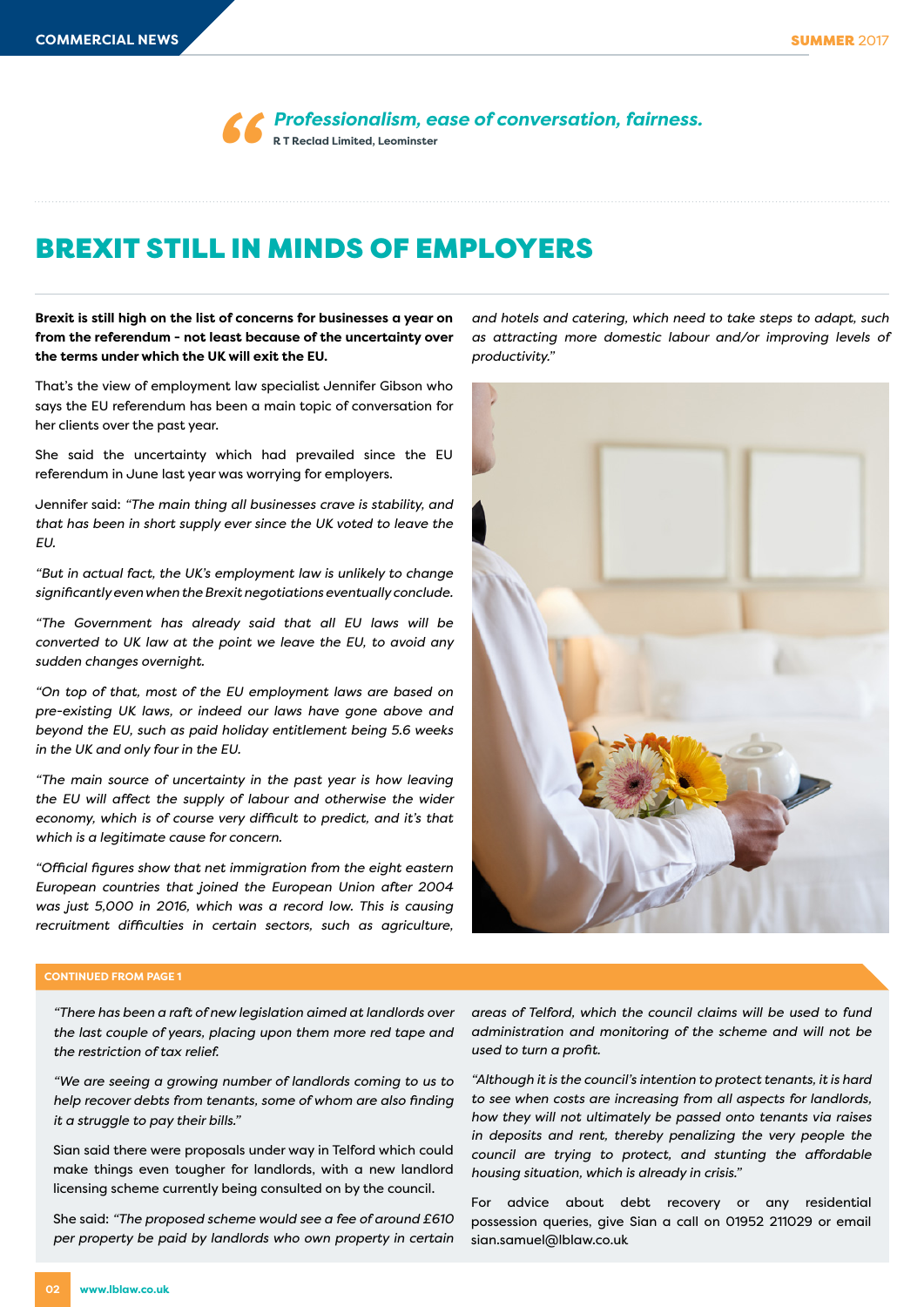

*Contact throughout sale was great.*

# LAW FIRM IN SHROPSHIRE TOPS £110 MILLION IN THE LAST 12 MONTHS

Businesses are feeling confident despite continued uncertainty over Brexit, with corporate deals at one of Shropshire's law firms topping £110 million in the last 12 months.

Lawyers at Lanyon Bowdler said they had seen "renewed appetite" from businesses in Shropshire and across the Midlands region who wanted to expand.

Gráinne Walters, head of the firm's corporate department, said the evidence from their clients was that the local economy was performing strongly.

She said: *"Over the last year the team has been instructed on many corporate transactions including, in particular, a large number of business sales and purchases.*

*"We have seen renewed appetite amongst local businesses to grow, and the number of transactions that we've recently been instructed on is evident of the continued confidence for the future, despite the lingering uncertainty over Brexit and what impact that might have on the UK's economy."*

Gráinne said the corporate team, which has recently expanded with the addition of solicitor Ed Burrell and trainee Mathew Hughes, had been extremely busy with transactions totalling more than £110 million in value in the 2016-17 financial year.

*"Our team has gone from strength to strength and, as the quantity and quality of our instructions have increased, the breadth and depth of the team and its experience has grown accordingly,"* she said.

*"As well as business sales and purchases, we have also been involved in a large number of corporate restructures, with businesses looking to streamline themselves.*

*"This is often a great option for companies which have various aspects to their business and is often attractive after a period of growth where a company may wish to organise its structure more appropriately."*

Aside from corporate transactions, Lanyon Bowdler's corporate and commercial team also assists businesses with their day to day legal needs including preparing and advising on commercial contracts and trading documentation.

Ben Stockton, the managing director at Shropshire-based OurVirtualAcademy.com, which provides video-based online technical training to the independent aftermarket all over the world, said: *"The specialists at Lanyon Bowdler have provided valuable support which has helped us grow the business rapidly in recent years."*

# PROPERTY DEVELOPERS PLANS FOR EXPANSION

**Lanyon Bowdler are delighted to learn about one of Shropshire's largest property developers plans for expansion.**

Galliers Homes recently held its annual conference when directors said the past year had been exceptional and the future was bright with the prospect of further investment.

Property lawyers at Lanyon Bowdler in Shrewsbury, who have advised Galliers since its incorporation 30 years ago, said the company's success was great news for the local economy.

Andrew Evans, senior partner at Lanyon Bowdler and a member of the firm's commercial property team, said: *"We are proud to have worked with Galliers Homes for such a long time and it's great to see the company doing so well.*

*"The number of properties being developed by Galliers is on the increase, and I know their management team are hugely positive about the future.*

*"It's obviously fantastic for them as a company but it's also really good news for the Shropshire property market and* 

### CORPORATE & COMMERCIAL TEAM AT LANYON BOWDLER



**grainne.walters@lblaw.co.uk** 





**P4**

**edward.burrell@lblaw.co.uk** 



**timothy.roberts@lblaw.co.uk mathew.hughes@lblaw.co.uk**